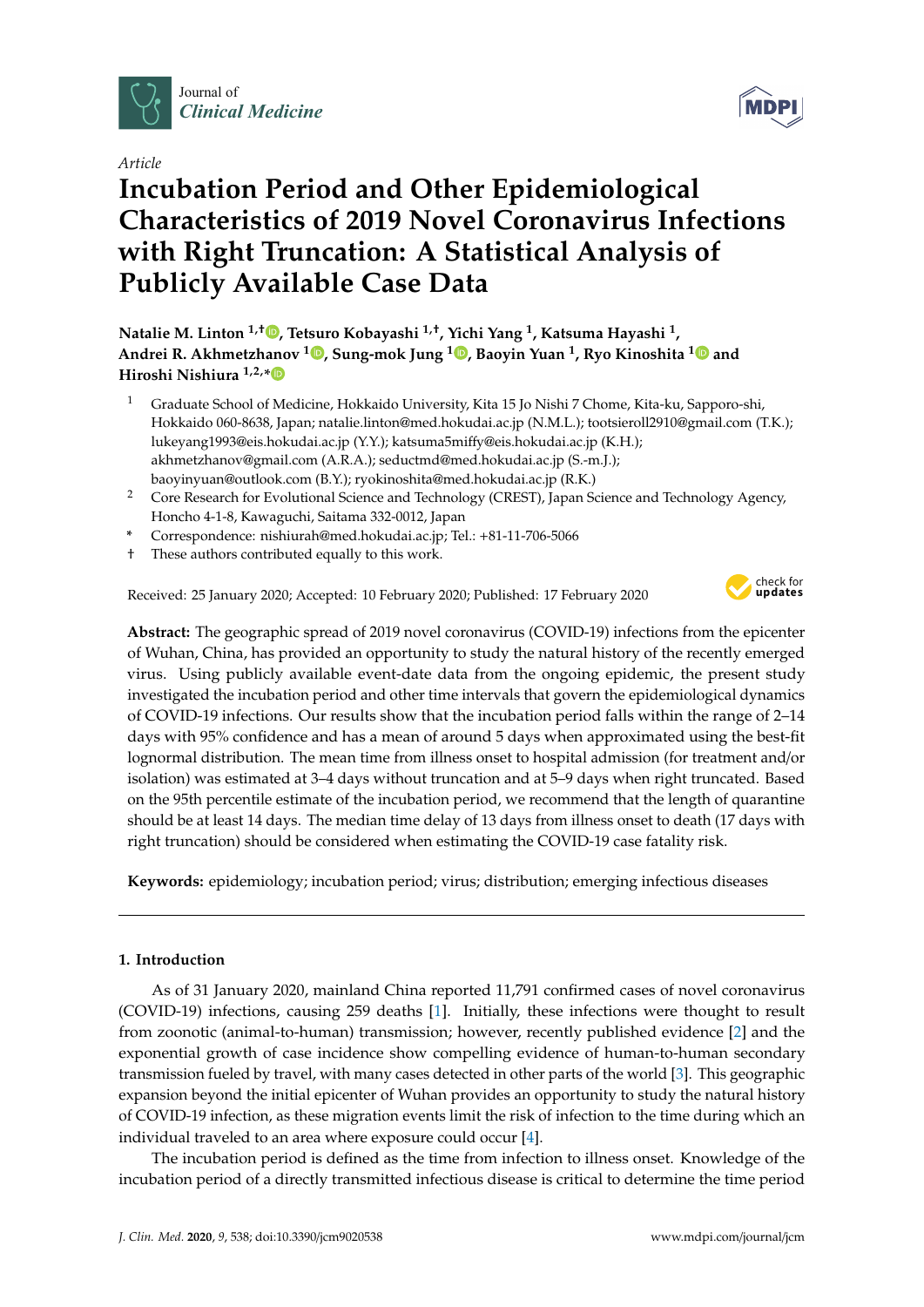required for monitoring and restricting the movement of healthy individuals (i.e., the quarantine period) [\[5](#page-7-4)[,6\]](#page-7-5). The incubation period also aids in understanding the relative infectiousness of COVID-19 and can be used to estimate the epidemic size [\[7\]](#page-7-6).

Time-delay distributions including dates of hospital admission (for treatment and/or isolation) and death also inform the temporal dynamics of epidemics. A published clinical study on the COVID-19 epidemic has already shown that the average time delay from illness onset to hospital admission is approximately 7 days [\[8\]](#page-7-7), but this distribution has yet to be explicitly estimated. The time from hospital admission to death is also critical to the avoidance of underestimation when calculating case fatality risk [\[9\]](#page-7-8). Using publicly available data from the ongoing epidemic with known case event dates, the present study aimed to estimate the incubation period and other time intervals that govern the interpretation of epidemiological dynamics of COVID-19 infections.

#### **2. Methods**

#### *2.1. Epidemiological Data*

We retrieved information on cases with confirmed COVID-19 infection and diagnosis outside of the epicenter of Wuhan, China, based on official reports from governmental institutes, as well as reports on deceased cases from both in and outside of Wuhan. We aggregated the data directly from government websites or from news sites that quoted government statements. The data were collected in real time, and thus may have been updated as more details on cases became available. The arranged data include a selection of cases reported through 31 January 2020 and are available as Supplementary Tables S1 and S2.

Specifically, we collected the dates of exposure (entry and/or exit from Wuhan or dates of close contact with a Wuhan resident/known epidemic case), illness onset, earliest healthcare seeking related to infection, hospital admission (for treatment and/or isolation), and death. Cases included both residents from other locations who travelled to Wuhan, as well as individuals who lived, worked, or studied in Wuhan (hereafter: Wuhan residents) but who were diagnosed outside of Wuhan and reported by the governments of the locations where their infection was detected. We thus estimated the incubation period by (i) excluding Wuhan residents and (ii) including Wuhan residents. The former may be more precise in defining the interval of exposure, but the sample size is greater for the latter. More detailed information about the criteria used for the estimation of each defined time interval and the data used are described in Supplementary Text S1.

#### *2.2. Statistical Model*

We used the dates of three critical points in the course of infection—illness onset, hospital admission, and death—to calculate four time intervals: the time from (a) exposure to illness onset (i.e., the incubation period), (b) illness onset to hospital admission, (c) illness onset to death, and (d) hospital admission to death. We used a doubly interval-censored [\[10\]](#page-7-9) likelihood function to estimate the parameter values for these intervals, written as:

$$
L(\Theta_{g};\mathbf{D}) = \prod_{i} \int_{E_{Li}}^{E_{R,i}} \int_{S_{Li}}^{S_{R,i}} g(e) f(s-e) ds de \tag{1}
$$

Here, in the case of (a)  $g(.)$  is the probability density function (PDF) of exposure following a uniform distribution, and  $f(.)$  is the PDF of the incubation period independent of  $g(.)$ . *D* represents a dataset among all observed cases *i*, where exposure and symptom onset fall within the lower and upper bounds (*EL*, *ER*) and (*SL*, *SR*). We fit the PDF *f*(.) to lognormal, Weibull, and gamma distributions.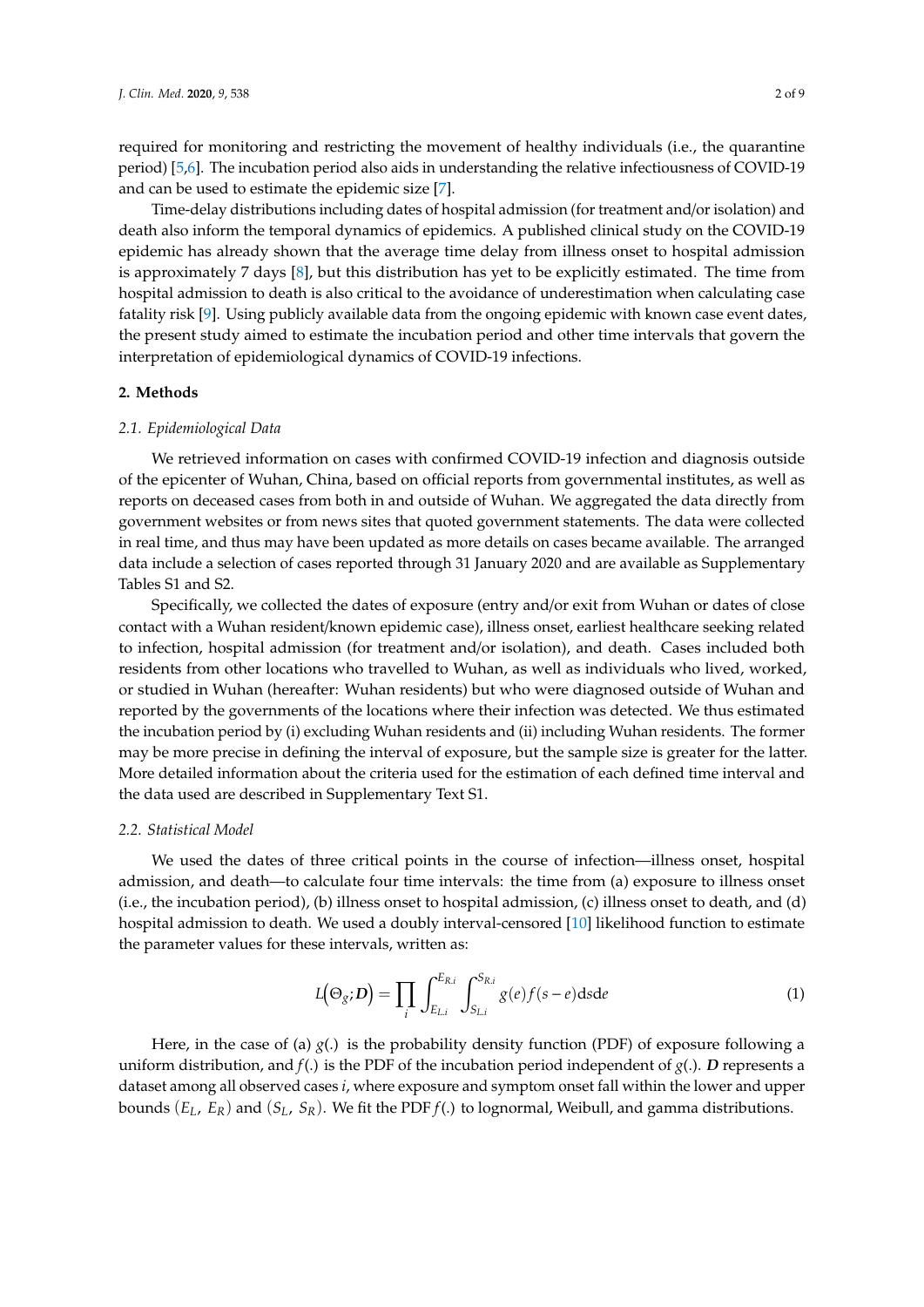To address the selection bias in the dataset due to the continued growth of the outbreak (i.e., cases with shorter incubation periods are more likely to be included in the dataset), we also accounted for right truncation using the formula:

$$
f'(s - e, e) = \frac{f(s - e)}{\int_0^{T - e} \frac{r \exp(-ru)}{1 - \exp(-ru)} F(T - e - u) du}
$$
(2)

Here, *r* is the exponential growth rate (estimated at 0.14 [\[11\]](#page-7-10)), *T* is the latest time of observation (31 January 2020), and  $F(.)$  is the cumulative density function of  $f(.)$ .

In both cases, we used Bayesian methods to infer parameter estimates and obtain credible intervals. We selected the best fit model by using the widely applicable information criterion (WAIC). We also verified that the Bayesian estimates were in line with pointwise estimates derived by maximum likelihood estimation (MLE). As the formulation of the likelihood with right truncation (1)–(2) contained the function *f*<sup> $0$ </sup> and was dependent on both the time interval ( $s - e$ ) and time of exposure *e*, we generalized a previously obtained result for doubly interval-censored likelihood with  $f'(\overline{s} - e, e) \equiv f(\overline{s} - e)$  [\[10\]](#page-7-9).

The data were processed using R version 3.6.2 [\[12\]](#page-7-11), MLE was computed using Julia version 1.3 [\[13\]](#page-7-12), and the Markov chain Monte Carlo (MCMC) simulations were performed in Stan (cmdStan version 2.22.1 [\[14\]](#page-7-13)). All code is freely available at the github repository: http://[github.com](http://github.com/aakhmetz/WuhanIncubationPeriod2020)/aakhmetz/ [WuhanIncubationPeriod2020.](http://github.com/aakhmetz/WuhanIncubationPeriod2020)

### **3. Results**

The ratio of male to female cases among living cases resembled [\[2\]](#page-7-1), at 58%, with most 30–59 years of age (information missing for 9 cases). The deceased cases were more predominantly male (70%) and older (85% were 60 years of age or older). Table [1](#page-3-0) shows estimates for the various time intervals without right truncation. For the incubation period estimates, the lognormal distribution provided the best fit to the data, both when excluding and including Wuhan residents. The mean incubation period was estimated at 5.0 days (95% credible interval [CI]: 4.2, 6.0) when excluding Wuhan residents (*n* = 52) and 5.6 days (95% CI: 5.0, 6.3) when including Wuhan residents (*n* = 158).

The median time from illness onset to hospital admission was estimated at 3.3 days (95% CI: 2.7, 4.0) among living cases and 6.5 days (95% CI: 5.2, 8.0) among deceased cases using the gamma distribution, which provided the best fit for both sets of data. Figure [1A](#page-5-0) shows the corresponding PDFs. Data from the time from illness onset and hospital admission to death best fit lognormal and Weibull distributions, respectively, as presented in Figure [1B](#page-5-0), C. The mean time from illness onset to death was 15.0 days (95% CI: 12.8, 17.5) and from hospital admission to death was 8.8 days (95% CI: 7.2, 10.8).

Table [2](#page-4-0) shows estimates for the fit of the lognormal distribution for each interval when accounting for right truncation. The mean incubation period was 5.6 days (95% CI: 4.4, 7.4) when excluding Wuhan residents—slightly larger than the estimate without right truncation. The mean estimate for illness onset to hospital admission was 9.7 days (95% CI: 5.4, 17.0) for living cases and 6.6 days (95% CI: 5.2, 8.8) for deceased cases, with the former nearly 2.5 times the length of its untruncated version. Illness onset to death and hospital admission to death were likewise longer than their non-truncated counterparts, at 20.2 days (95% CI: 15.1, 29.5) and 13.0 days (95% CI: 8.7, 20.9), respectively.

Figure [2](#page-5-1) shows the cumulative distribution function of the incubation period with and without right truncation. The 5th and 95th percentiles are shown in addition to the median. The 95th percentiles were estimated at 10.6 days (95% CI: 8.5, 14.1) and 10.8 days (95% CI: 9.3, 12.9) for non-truncated data excluding and including Wuhan residents and 12.3 days (95% CI: 9.1, 19.8) when applying right truncation and excluding Wuhan residents. The respective median values for these CDFs were 4.3 days (95% CI: 3.5, 5.1), 5.0 days (95% CI: 4.4, 5.6), and 4.6 days (95% CI: 3.7, 5.7).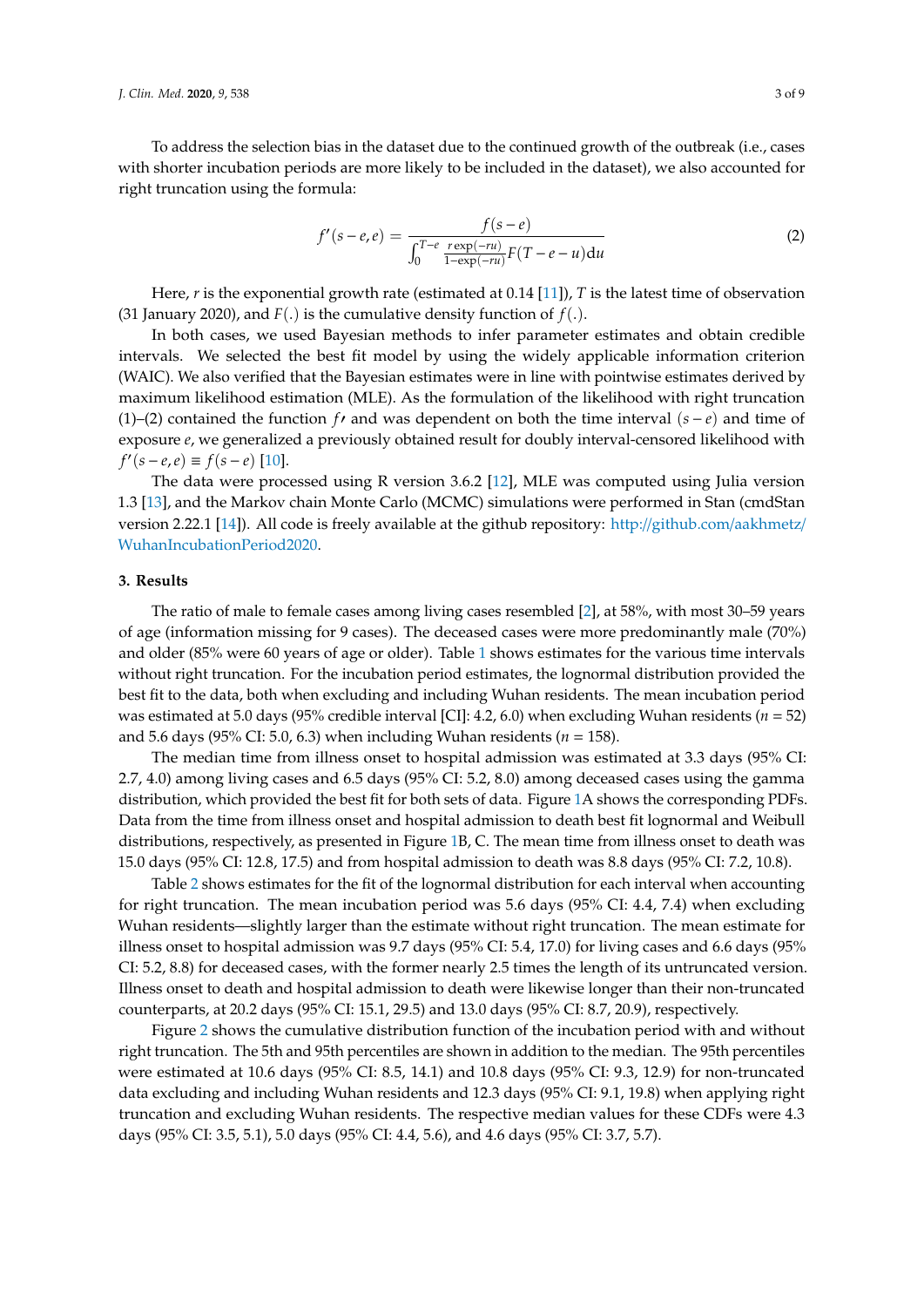|                 | <b>Incubation Period</b><br><b>Excluding WR (Days)</b> | <b>Incubation Period</b><br><b>Including WR (Days)</b> | <b>Onset to Hospital</b><br>Admission, Living (Days) | Onset to Hospital Admission,<br>Deceased (Days) | <b>Onset to Death</b><br>(Days) | <b>Hospital Admission</b><br>to Death (Days) |  |  |
|-----------------|--------------------------------------------------------|--------------------------------------------------------|------------------------------------------------------|-------------------------------------------------|---------------------------------|----------------------------------------------|--|--|
| Number of cases | 52 cases                                               | 158 cases                                              | 155 cases                                            | 34 cases                                        | 34 cases                        | 39 cases                                     |  |  |
| Lognormal       |                                                        |                                                        |                                                      |                                                 |                                 |                                              |  |  |
| Mean            | 5.0(4.2, 6.0)                                          | 5.6(5.0, 6.3)                                          | 3.9(2.9, 5.3)                                        | $6.2$ (5.0, 7.8)                                | 14.5(12.5, 17.0)                | 8.6(6.8, 10.8)                               |  |  |
| <b>SD</b>       | 3.0(2.1, 4.5)                                          | 2.8(2.2, 3.6)                                          | 9.1(5.2, 16.3)                                       | 4.3(2.9, 6.6)                                   | 6.7(4.9, 9.4)                   | 6.7(4.5, 10.3)                               |  |  |
| $5\%$           | 1.7(1.2, 2.3)                                          | 2.3(1.9, 2.7)                                          | 0.2(0.1, 0.3)                                        | 1.9(1.2, 2.5)                                   | 6.5(4.9, 7.9)                   | 2.2(1.5, 3.0)                                |  |  |
| Median          | 4.3(3.5, 5.1)                                          | 5.0(4.4, 5.6)                                          | 1.5(1.2, 1.9)                                        | 5.1(4.1, 6.3)                                   | 13.2 (11.3, 15.3)               | 6.7(5.3, 8.3)                                |  |  |
| 95%             | 10.6(8.5, 14.1)                                        | 10.8(9.3, 12.9)                                        | 14.0 (10.3, 20.1)                                    | 13.9 (10.8, 19.6)                               | 26.8 (22.3, 34.5)               | 20.5 (15.7, 28.7)                            |  |  |
| 99%             | 15.4 (11.7, 22.5)                                      | 14.9 (12.3, 18.7)                                      | 35.0 (23.2, 56.9)                                    | 21.1 (15.3, 32.8)                               | 36.0 (28.6, 49.8)               | 32.6(23.3, 50.1)                             |  |  |
| <b>WAIC</b>     | 257.2                                                  | 859.6                                                  | 693.5                                                | 183.9                                           | 221.9                           | 240.1                                        |  |  |
| Weight          | 1.00                                                   | 1.00                                                   | 0.00                                                 | 0.33                                            | 1.00                            | 0.02                                         |  |  |
| Weibull         |                                                        |                                                        |                                                      |                                                 |                                 |                                              |  |  |
| Mean            | 5.4(4.3, 6.6)                                          | 5.8(5.2, 6.5)                                          | 3.4(2.7, 4.2)                                        | 6.5(5.2, 8.0)                                   | 15.1 (12.7, 17.8)               | 8.9 (7.3, 10.4)                              |  |  |
| <b>SD</b>       | 3.6(2.8, 4.7)                                          | 2.8(2.3, 3.5)                                          | 4.4(3.3, 6.0)                                        | 4.0(3.1, 5.4)                                   | 7.6(6.1, 9.7)                   | 5.4(4.2, 7.3)                                |  |  |
| $5\%$           | 0.9(0.5, 1.4)                                          | 2.1(1.5, 2.6)                                          | 0.1(0.0, 0.1)                                        | 1.9(1.2, 2.5)                                   | 4.2(2.5, 6.0)                   | 1.7(0.9, 2.7)                                |  |  |
| Median          | 4.7(3.6, 5.8)                                          | 5.3(4.7, 6.0)                                          | 1.8(1.4, 2.3)                                        | 5.1(4.1, 6.3)                                   | 14.3 (11.8, 17.1)               | 8.0(6.2, 9.8)                                |  |  |
| 95%             | 12.0(9.8, 15.6)                                        | 11.0(9.6, 12.9)                                        | 11.7(9.3, 15.6)                                      | 13.9 (10.8, 19.6)                               | 28.6 (24.5, 34.9)               | 18.8(15.5, 24.4)                             |  |  |
| 99%             | 15.9 (12.8, 21.5)                                      | 14.2 (12.1, 17.0)                                      | 20.3 (15.3, 29.2)                                    | 21.1 (15.3, 32.8)                               | 35.0 (29.5, 44.4)               | 24.2 (19.5, 33.0)                            |  |  |
| <b>WAIC</b>     | 273.8                                                  | 871.8                                                  | 662.4                                                | 185.5                                           | 231.3                           | 236.1                                        |  |  |
| Weight          | 0.00                                                   | 0.00                                                   | 0.00                                                 | 0.29                                            | 0.00                            | 0.96                                         |  |  |
| Gamma           |                                                        |                                                        |                                                      |                                                 |                                 |                                              |  |  |
| Mean            | 5.3(4.3, 6.6)                                          | 6.0(5.3, 6.7)                                          | 3.3(2.7, 4.0)                                        | 6.5(5.2, 8.0)                                   | 15.0 (12.8, 17.5)               | 8.8(7.2, 10.8)                               |  |  |
| <b>SD</b>       | 3.2(2.4, 4.3)                                          | 3.1(2.7, 3.7)                                          | 4.2(3.3, 5.4)                                        | 4.0(2.9, 5.6)                                   | 6.9(5.2, 9.1)                   | 5.7(4.3, 7.8)                                |  |  |
| $5\%$           | 1.4(0.7, 2.0)                                          | 1.5(1.1, 2.0)                                          | 0.0(0.0, 0.1)                                        | 1.6(0.8, 2.4)                                   | 5.8(3.9, 7.6)                   | 1.9(1.0, 2.9)                                |  |  |
| Median          | 4.7(3.8, 5.7)                                          | 5.6(4.9, 6.4)                                          | 1.7(1.2, 2.2)                                        | 5.6(4.5, 6.9)                                   | 13.9 (11.8, 17.1)               | 7.6(6.0, 9.3)                                |  |  |
| 95%             | 11.3(9.2, 14.5)                                        | 11.7(10.3, 13.4)                                       | 11.6(9.4, 14.7)                                      | 13.8 (11.1, 18.6)                               | 27.4 (23.2, 34.1)               | 19.9 (15.7, 25.7)                            |  |  |
| 99%             | 15.2 (12.0, 20.2)                                      | 14.5 (12.6, 16.9)                                      | 19.4 (15.4, 25.1)                                    | 18.6 (14.6, 26.2)                               | 34.9 (28.8, 44.8)               | 26.8 (21.1, 36.5)                            |  |  |
| <b>WAIC</b>     | 265.8                                                  | 895.9                                                  | 656.6                                                | 183.4                                           | 225.1                           | 236.3                                        |  |  |
| Weight          | 0.00                                                   | 0.00                                                   | 1.00                                                 | 0.38                                            | 0.00                            | 0.02                                         |  |  |

**Table 1.** Incubation period and other time-delay distributions for COVID-19 outbreak cases reported in January 2020.

<span id="page-3-0"></span>WR: Wuhan residents. SD: standard deviation. WAIC: widely applicable information criterion.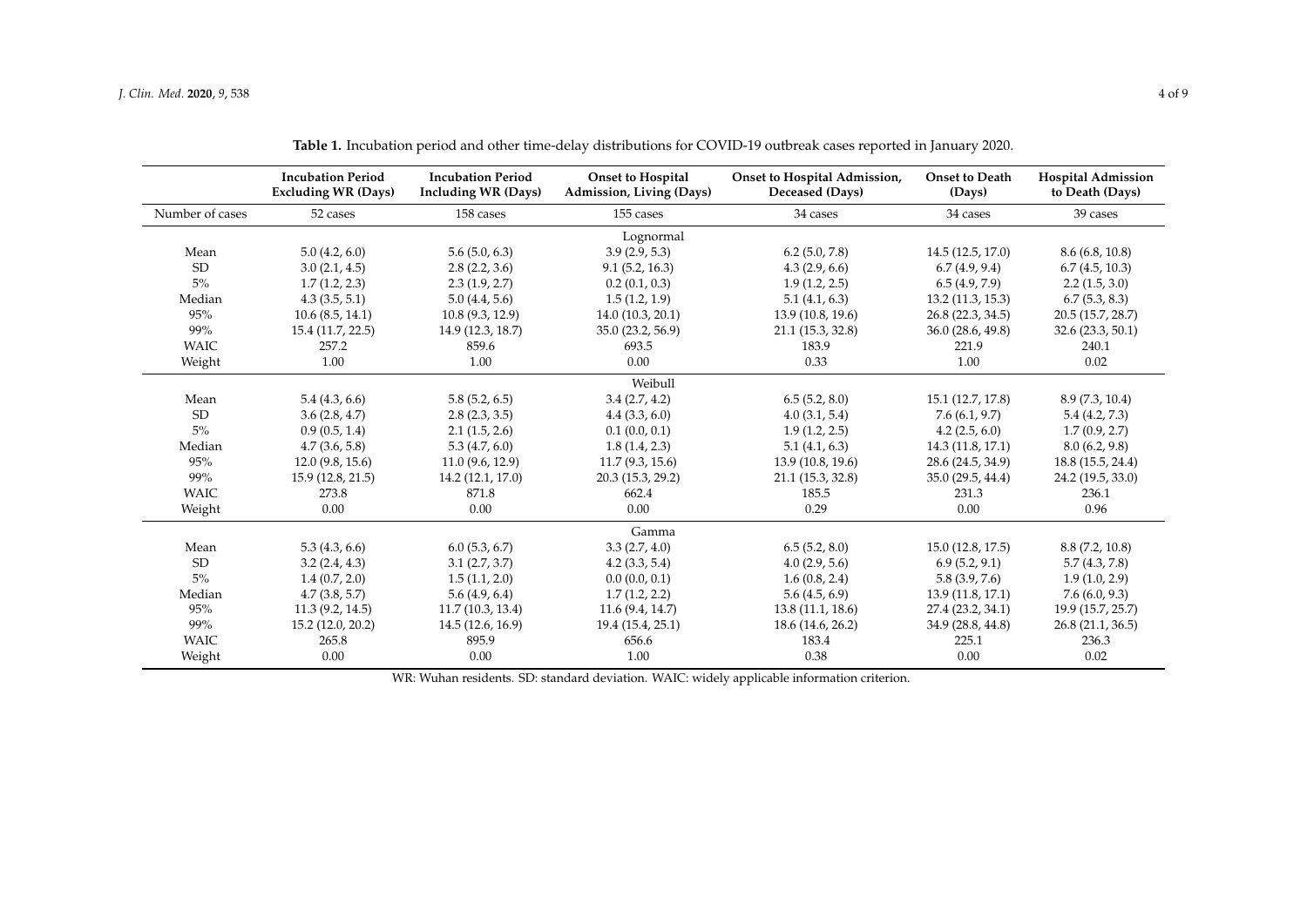<span id="page-4-0"></span>

| Lognormal     | <b>Incubation Period Excluding</b><br>WR (Days) | Onset to Hospital Admission,<br>Living (Days) | Onset to Hospital Admission,<br>Deceased (Days) | <b>Onset to Death (Days)</b> | <b>Hospital Admission to</b><br>Death (Days) |
|---------------|-------------------------------------------------|-----------------------------------------------|-------------------------------------------------|------------------------------|----------------------------------------------|
| Mean          | 5.6 (4.4, 7.4)                                  | 9.7(5.4, 17.0)                                | 6.6(5.2, 8.8)                                   | 20.2(15.1, 29.5)             | 13.0 (8.7, 20.9)                             |
| <sub>SD</sub> | 3.9(2.4, 6.9)                                   | 35.2 (12.9, 84.5)                             | 4.9(3.0, 8.6)                                   | 11.6(6.6, 21.8)              | 12.7(6.4, 26.0)                              |
| 5%            | 1.7(1.1, 2.3)                                   | 0.2(0.1, 0.3)                                 | 1.9(1.2, 2.5)                                   | 7.4 (5.6, 9.5)               | 2.5(1.6, 3.6)                                |
| Median        | 4.6(3.7, 5.7)                                   | 2.6(1.9, 3.8)                                 | 5.3(4.2, 6.8)                                   | 17.1(13.5, 24.1)             | 9.1(6.7, 13.7)                               |
| 95%           | 12.3(9.1, 19.8)                                 | 35.1 (20.5, 65.0)                             | 15.0 (11.2, 23.8)                               | 39.9 (27.9, 69.6)            | 33.1 (20.9, 56.7)                            |
| 99%           | 18.6 (12.7, 34.2)                               | 102.8 (52.8, 218.4)                           | 23.2(16.0, 41.6)                                | 56.7 (37.0, 109.2)           | 56.7 (32.5, 125.2)                           |

**Table 2.** Right-truncated incubation period and other time-delay distributions for COVID-19 outbreak cases reported in January 2020 applied to the lognormal distribution.

WR: Wuhan residents. SD: standard deviation.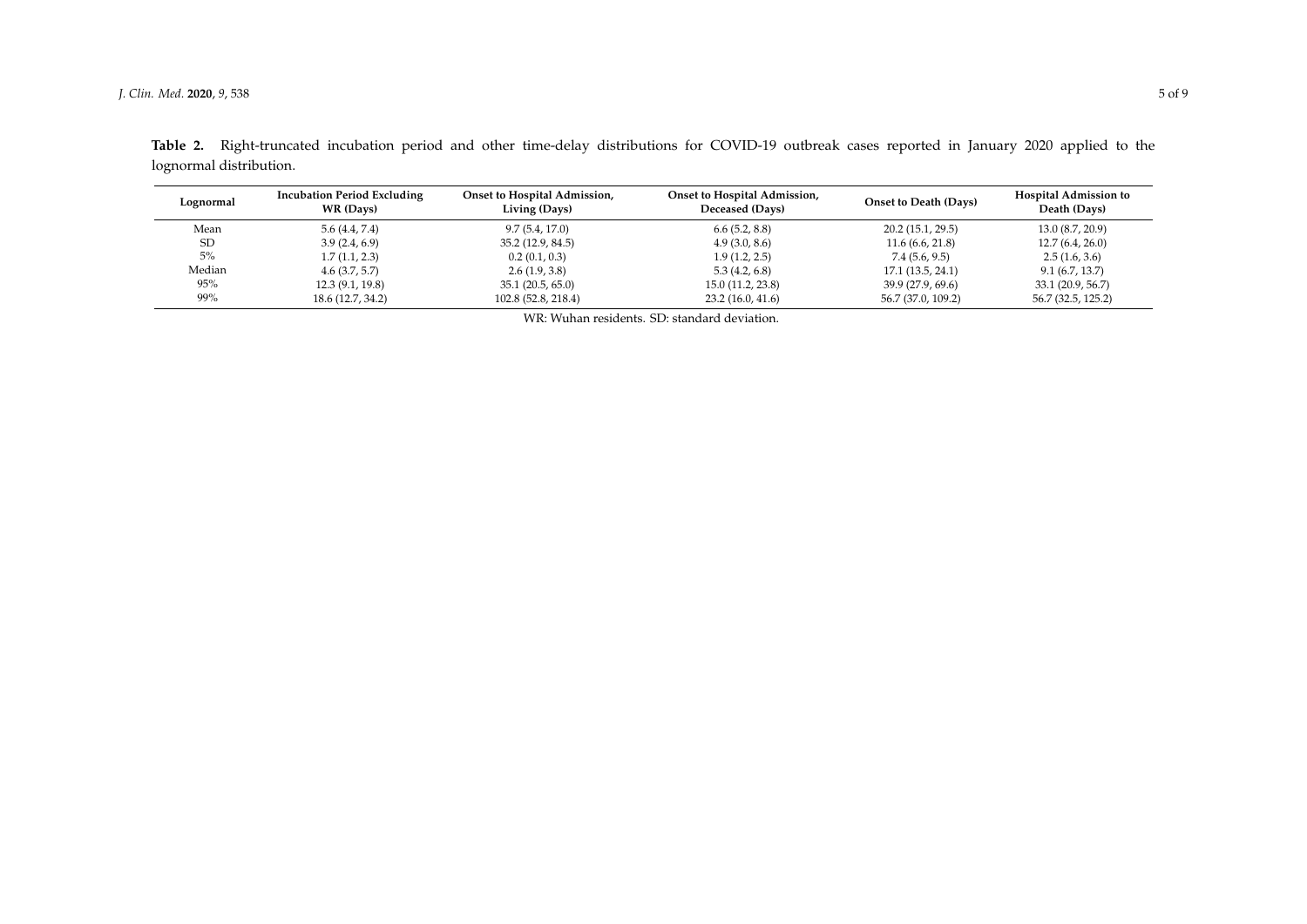<span id="page-5-0"></span>

best-fit Weibull distribution. Figure 1. Probability distributions of the time from illness onset or hospital admission to hospital admission or death for COVID-19 outbreak cases reported through 31 January 2020. (A) Probability density of the time from illness onset to hospital admission in days set to the best-fit gamma distribution. (B) Probability density of the time from illness onset to death in days set to the best-fit lognormal distribution. (C) Probability density of the time from hospital admission to death in days set to the

<span id="page-5-1"></span>

**Figure 2.** Estimated cumulative distribution for the incubation period of COVID-19 infections from **Figure 2.** Estimated cumulative distribution for the incubation period of COVID-19 infections from outbreak cases reported through 31 January 2020. The data are from public case reports. Left and outbreak cases reported through 31 January 2020. The data are from public case reports. Left and center: non-truncated estimates excluding ( $n = 52$ ) and including ( $n = 158$ ) Wuhan residents. Right: right-truncated estimates excluding Wuhan residents (*n* = 52). right-truncated estimates excluding Wuhan residents (*n* = 52).

# **4. Discussion 4. Discussion**

estimations of the incubation period and other epidemiologic characteristics using publicly available data. Our estimated mean incubation period of approximately 5 days is comparable to known mean values of the incubation period for severe acute respiratory syndrome (SARS) and Middle East respiratory syndrome (MERS) [\[9](#page-7-8)[,15](#page-7-14)-17], as well as other recent estimates of the incubation other disease-causing coronaviruses, the present study has also shown that the 95th percentile of the incubation period is around 10–14 days, indicating that a 14-day quarantine period would largely ensure the absence of disease among healthy exposed individuals. The present study advances the public discussion on COVID-19 infections by presenting explicit period for COVID-19 [\[17\]](#page-8-0). In addition to empirically showing the comparability of COVID-19 to

Wuhan residents have a less precisely defined exposure period compared to travelers and secondary cases from known human to human transmission events. However, our calculations have shown that adding more cases to the dataset even with uncertainty reduces both the variance of the with the report of Li et al. [\[2\]](#page-7-1). A recent study by Backer et al. [\[17\]](#page-8-0) noted a similar finding in their  $\epsilon$  constant to  $\epsilon$  other discrete causing coronavirus experimental  $\epsilon$  of  $\epsilon$  of  $\epsilon$  of  $\epsilon$  of  $\epsilon$  of  $\epsilon$  of  $\epsilon$  of  $\epsilon$  of  $\epsilon$  of  $\epsilon$  of  $\epsilon$  of  $\epsilon$  of  $\epsilon$  of  $\epsilon$  of  $\epsilon$  of  $\epsilon$  of  $\epsilon$  of  $\epsilon$  of  $\epsilon$  of analysis of the incubation period for 88 cases (including 63 Wuhan residents). However, the estimates estimates and selection bias, improving the fit of the distribution mean. Our estimates are in agreement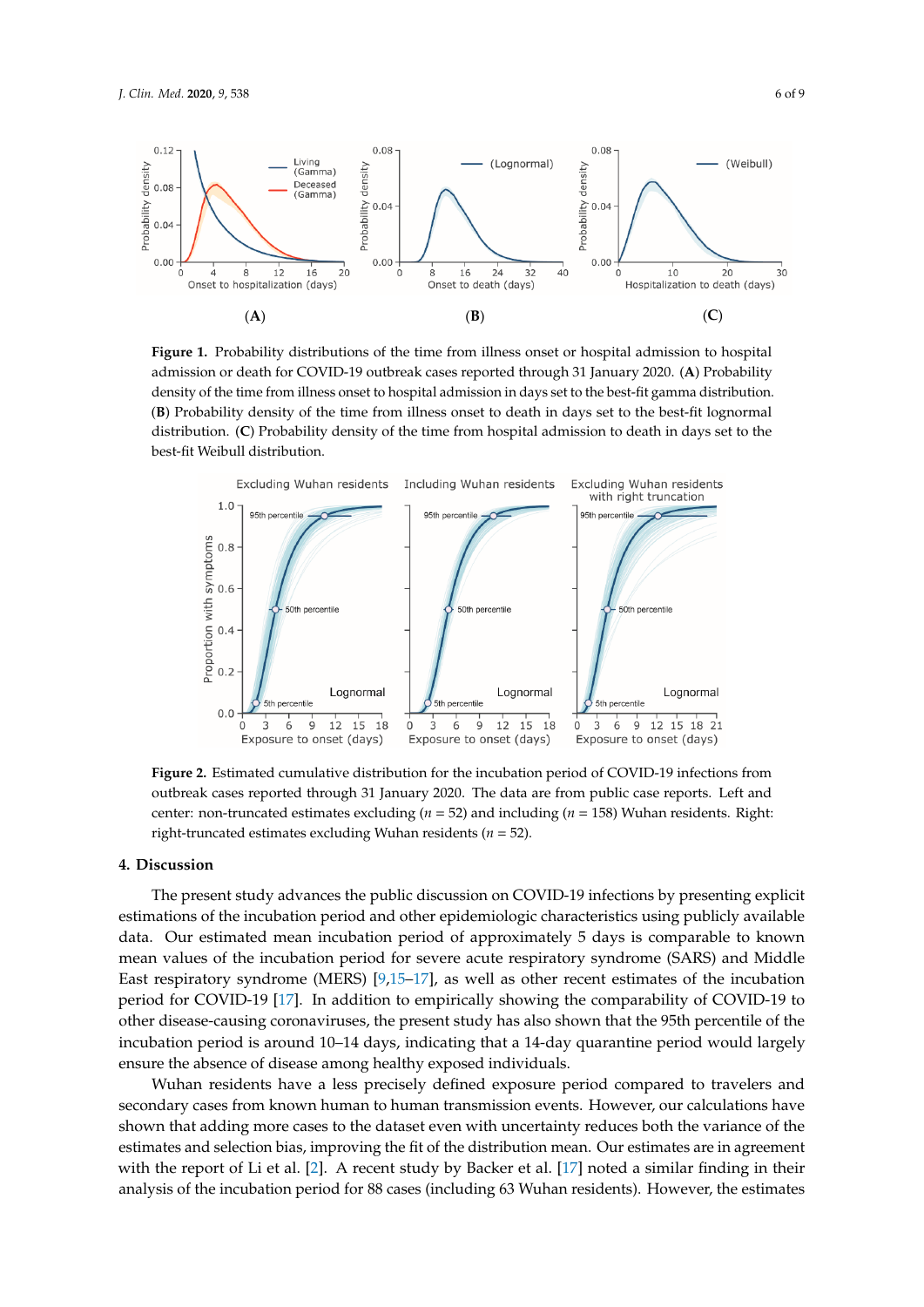of Backer et al. for the model that included Wuhan residents were subject to overestimation as the lower bounds for Wuhan residents—who had unknown left exposure dates—were fixed in their analysis. In contrast, we considered the left exposure dates for Wuhan residents as parameters to be fitted—see [\[14\]](#page-7-13) for details. Notably, our results demonstrated the overall benefit of using additional case data, even when some of exposure values were not precisely known.

The time from the illness onset to death is also comparable to SARS [\[15\]](#page-7-14), and the 15–20-day mean delay indicates that a crude estimation of the ratio of the cumulative number of deaths to that of confirmed cases will tend to result in an underestimation of the case fatality risk, especially during the early stage of epidemic spread [\[18](#page-8-1)[,19\]](#page-8-2). During the SARS epidemic in Hong Kong, 2003, the time from illness onset to hospital admission was shown to have shortened as a function of the calendar time, gradually reflecting the effects of contact tracing [\[9\]](#page-7-8). It remains to be seen if this will be the case for COVID-19 as well. The time delay distribution between illness onset and hospital admission may also be negatively associated with the basic reproduction number, i.e., the average number of secondary cases generated by a single primary case in a fully susceptible population [\[18\]](#page-8-1).

The median time from illness onset to hospital admission was approximately 4 days among cases not known to be deceased at the time of the case report, and 6 days among cases reported as deceased. The reasons for this difference are not altogether clear. However, the living cases include persons who were isolated—in some cases more for reducing transmission than for treatment purposes—while all deceased cases were admitted for treatment. In addition, deceased cases for whom information was available had onset dates closer to the beginning of the outbreak compared to the living cases, who mostly had onset in the latter two-thirds of January 2020. The time delay distributions from illness onset to hospital admission for cases reported later in the epidemic, when there was a more widespread recognition of the virus and a more prevalent social imperative for those with symptoms to seek healthcare, may differ from those of early cases [\[2\]](#page-7-1).

Several limitations of the present study exist. First, the dataset relies on publicly available information that is not uniformly distributed (i.e., collected from various sources), and therefore the availability of dates relevant to our analyses is limited to a small, selective sample that is not necessarily generalizable to all confirmed cases. Moreover, given the novelty of the COVID-19 pneumonia, it is possible that illness onset and other event data were handled differently between jurisdictions (e.g., was illness onset the date of fever or date of dyspnea?). Second, our data include very coarse date intervals with some proxy dates used to determine the left and/or right hand dates of some intervals. Third, as the sample size was limited, the variance is likely to be biased. Fourth, we were not able to examine the heterogeneity of estimates by different attributes of cases (e.g., severity of disease) [\[16\]](#page-7-15). Lastly, as we only have information on confirmed cases, there is a bias towards more severe disease—particularly for earlier cases.

This study presents the estimates of epidemiological characteristics of COVID-19 infections that are key parameter for studies on incidence, case fatality, and epidemic final size, among other possibilities [\[7](#page-7-6)[,11\]](#page-7-10). From the 95th percentile estimate of the incubation period we found that the length of quarantine should be at least 14 days, and we stress that the 17–24-day time delay from illness onset to death must be addressed when estimating COVID-19 case fatality risk. This study was made possible only through open sharing of case data from China and other countries where cases were diagnosed. Continued communication of dates and other details related to exposure and infection is crucial to furthering scientific understanding of the virus, the infections it causes, and preventive measures that can be used to contain and mitigate epidemic spread.

**Supplementary Materials:** The following are available online at http://[www.mdpi.com](http://www.mdpi.com/2077-0383/9/2/538/s1)/2077-0383/9/2/538/s1, Table S1: Event dates for exported cases included in the analysis, Table S2: Event dates for deceased cases included in the analysis, Text S1, Estimation of the time interval distribution using doubly interval-censored likelihood, estimation of the time interval distributions using Bayesian framework, and data cleaning rules implemented for the various time intervals.

**Author Contributions:** N.M.L., T.K., A.R.A., and H.N. conceived the study and participated in the study design. All authors assisted in collecting the data. N.M.L., T.K. and H.N. analyzed the data and T.K., H.N., N.M.L. and Y.Y.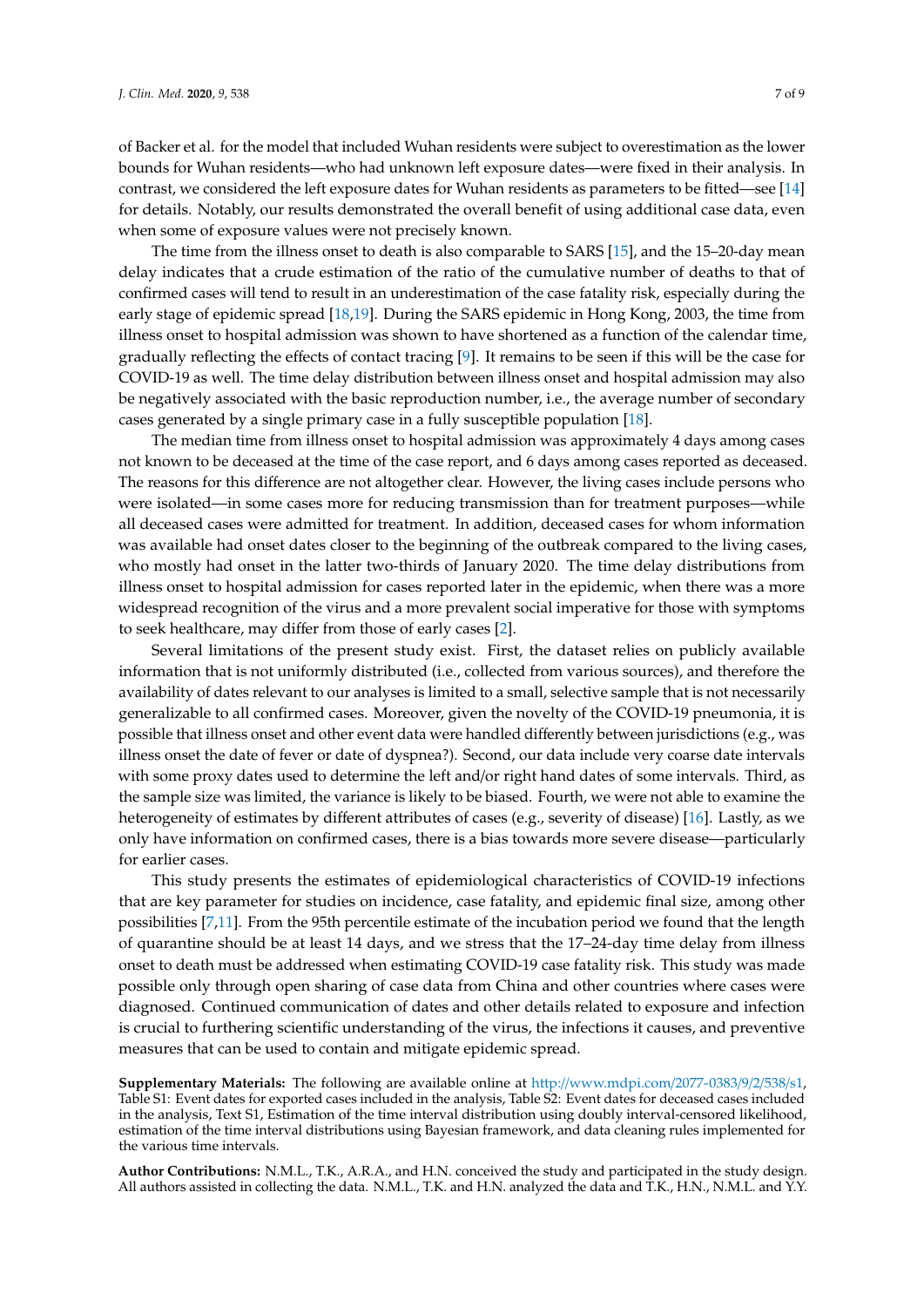drafted the manuscript. All authors edited the manuscript and approved the final version. All authors have read and agreed to the published version of the manuscript

**Funding:** H.N. received funding from the Japan Agency for Medical Research and Development (AMED) [grant number: JP18fk0108050]; the Japan Society for the Promotion of Science (JSPS) KAKENHI [grant numbers, H.N.: 17H04701, 17H05808, 18H04895 and 19H01074; R.K.: 18J21587], the Inamori Foundation, and the Japan Science and Technology Agency (JST) CREST program [grant number: JPMJCR1413]. S.J. and N.M.L. receive graduate study scholarships from the Ministry of Education, Culture, Sports, Science and Technology, Japan. B.Y. wishes to thank the China Scholarship Council.

**Conflicts of Interest:** The authors declare no conflicts of interest.

## **References**

- <span id="page-7-0"></span>1. National Health Commission of the People's Republic of China. Update on Pneumonia of New Coronavirus Infection as of 21:00 on January 31. Available online: http://[www.nhc.gov.cn](http://www.nhc.gov.cn/xcs/yqtb/202002/84faf71e096446fdb1ae44939ba5c528.shtml)/xcs/yqtb/202002/ [84faf71e096446fdb1ae44939ba5c528.shtml](http://www.nhc.gov.cn/xcs/yqtb/202002/84faf71e096446fdb1ae44939ba5c528.shtml) (accessed on 1 February 2020).
- <span id="page-7-1"></span>2. Li, Q.; Guan, X.; Wu, P.; Wang, X.; Zhou, L.; Tong, Y.; Ren, R.; Leung, K.S.M.; Lau, E.H.Y.; Wong, J.Y.; et al. Early transmission dynamics in Wuhan, China, of novel coronavirus-infected pneumonia. *N. Engl. J. Med.* **2020**. [\[CrossRef\]](http://dx.doi.org/10.1056/NEJMoa2001316) [\[PubMed\]](http://www.ncbi.nlm.nih.gov/pubmed/31995857)
- <span id="page-7-2"></span>3. European Centre for Disease Prevention and Control data. Geographical Distribution of 2019-nCov Cases. Available online: https://www.ecdc.europa.eu/en/[geographical-distribution-2019-ncov-cases](https://www.ecdc.europa.eu/en/geographical-distribution-2019-ncov-cases) (accessed on 24 January 2020).
- <span id="page-7-3"></span>4. Nishiura, H.; Lee, H.W.; Cho, S.H.; Lee, W.G.; In, T.S.; Moon, S.U.; Chung, G.T.; Kim, T.S. Estimates of shortand long-term incubation periods of *Plasmodium vivax* malaria in the Republic of Korea. *Trans. R. Soc. Trop. Med. Hyg.* **2007**, *101*, 338–343. [\[CrossRef\]](http://dx.doi.org/10.1016/j.trstmh.2006.11.002) [\[PubMed\]](http://www.ncbi.nlm.nih.gov/pubmed/17204297)
- <span id="page-7-4"></span>5. Lessler, J.; Reich, N.G.; Cummings, D.A.; New York City Department of Health and Mental Hygiene Swine Influenza Investigation Team. Outbreak of 2009 pandemic influenza A (H1N1) at a New York City school. *N. Engl. J. Med.* **2009**, *361*, 2628–2636. [\[CrossRef\]](http://dx.doi.org/10.1056/NEJMoa0906089) [\[PubMed\]](http://www.ncbi.nlm.nih.gov/pubmed/20042754)
- <span id="page-7-5"></span>6. Nishiura, H. Determination of the appropriate quarantine period following smallpox exposure: An objective approach using the incubation period distribution. *Int. J. Hyg. Environ. Health.* **2009**, *212*, 97–104. [\[CrossRef\]](http://dx.doi.org/10.1016/j.ijheh.2007.10.003) [\[PubMed\]](http://www.ncbi.nlm.nih.gov/pubmed/18178524)
- <span id="page-7-6"></span>7. Nishiura, H.; Jung, S.; Linton, N.M.; Kinoshita, R.; Yang, Y.; Hayashi, K.; Kobayashi, T.; Yuan, B.; Akhmetzhanov, A.R. The extent of transmission of novel coronavirus in Wuhan, China, 2020. *J. Clin. Med.* **2020**, *24*, 9. [\[CrossRef\]](http://dx.doi.org/10.3390/jcm9020330) [\[PubMed\]](http://www.ncbi.nlm.nih.gov/pubmed/31991628)
- <span id="page-7-7"></span>8. Huang, C.; Wang, Y.; Li, X.; Ren, L.; Zhao, J.; Hu, Y.; Zhang, L.; Fan, G.; Xu, J.; Gu, X. Clinical features of patients infected with 2019 novel coronavirus in Wuhan, China. *Lancet* **2020**. [\[CrossRef\]](http://dx.doi.org/10.1016/S0140-6736(20)30183-5)
- <span id="page-7-8"></span>9. Donnelly, C.A.; Ghani, A.C.; Leung, G.M.; Hedley, A.J.; Fraser, C.; Riley, S.; Abu-Raddad, L.J.; Ho, L.M.; Thach, T.Q.; Chau, P. Epidemiological determinants of spread of causal agent of severe acute respiratory syndrome in Hong Kong. *Lancet* **2003**, *361*, 1761–1766. [\[CrossRef\]](http://dx.doi.org/10.1016/S0140-6736(03)13410-1)
- <span id="page-7-9"></span>10. Reich, N.G.; Lessler, J.; Cummings, D.A.T.; Brookmeyer, R. Estimating incubation period distributions with coarse data. *Stat. Med.* **2009**, *28*, 2769–2784. [\[CrossRef\]](http://dx.doi.org/10.1002/sim.3659) [\[PubMed\]](http://www.ncbi.nlm.nih.gov/pubmed/19598148)
- <span id="page-7-10"></span>11. Jung, S.; Akhmetzhanov, A.R.; Hayashi, K.; Linton, N.M.; Yang, Y.; Yuan, B.; Kobayashi, T.; Kinoshita, R.; Nishiura, H. Real time estimation of the risk of death from novel coronavirus (2019-nCoV) infection: Inference using exported cases. *medrxiv* **2020**. [\[CrossRef\]](http://dx.doi.org/10.1101/2020.01.29.20019547v1)
- <span id="page-7-11"></span>12. R Core Team. R: A Language and Environment for Statistical Computing. Available online: [https:](https://www.r-project.org) //[www.r-project.org](https://www.r-project.org) (accessed on 24 January 2020).
- <span id="page-7-12"></span>13. Bezanson, J.; Edelman, A.; Karpinski, S.; Shah, V.B. Julia: A fresh approach to numerical computing. *SIAM Rev.* **2017**, *59*, 65–98. [\[CrossRef\]](http://dx.doi.org/10.1137/141000671)
- <span id="page-7-13"></span>14. Stan Development Team. Stan Modeling Language Users Guide and Reference Manual, Version 2.22.0. Available online: http://[mc-stan.org](http://mc-stan.org) (accessed on 24 January 2020).
- <span id="page-7-14"></span>15. Lessler, J.; Reich, N.G.; Brookmeyer, R.; Perl, T.M.; Nelson, K.E.; Cummings, D.A. Incubation periods of acute respiratory viral infections: A systematic review. *Lancet Infect. Dis.* **2009**, *9*, 291–300. [\[CrossRef\]](http://dx.doi.org/10.1016/S1473-3099(09)70069-6)
- <span id="page-7-15"></span>16. Virlogeux, V.; Park, M.; Wu, J.T.; Cowling, B. Association between severity of MERS-CoV infection and incubation period. *Emerg. Infect. Dis.* **2016**, *22*, 526–528. [\[CrossRef\]](http://dx.doi.org/10.3201/eid2203.151437) [\[PubMed\]](http://www.ncbi.nlm.nih.gov/pubmed/26890291)